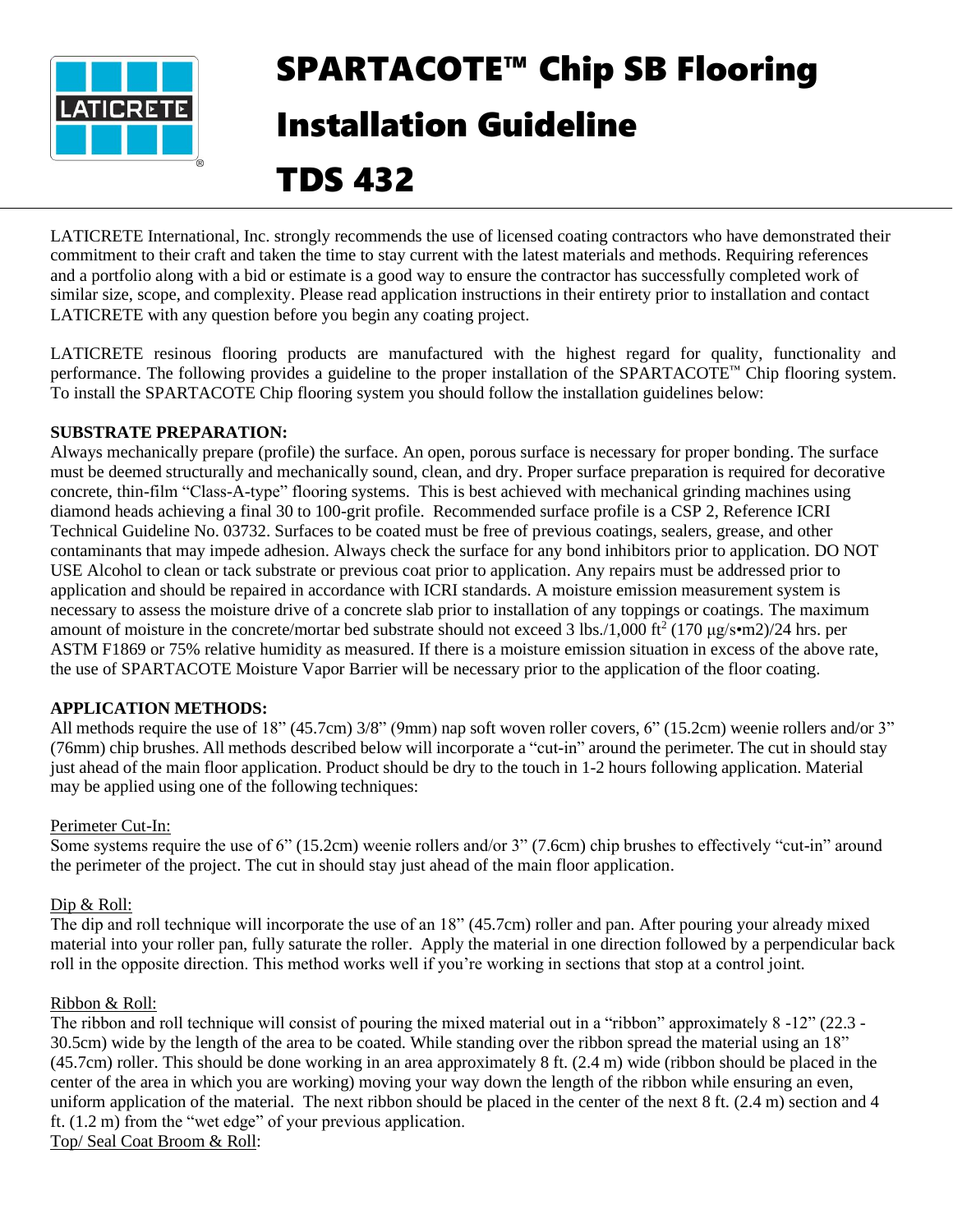For larger square footage installation, applicators may find it advantageous to incorporate an asphalt seal-coat broom. Pour a ribbon of material at the back wall or starting point, spread the material using the broom (exactly as you would with a notched squeegee).

#### **MIXING MATERIAL**

#### Pigmenting Coatings**:**

Disperse a 1 quart (0.9L) SPARTACOTE™ Polyaspartic Pigment pack into a 1 gal. (3.8 L) SPARTACOTE FLEX SB™ Part A pigment base (short-filled). Mix pigment into part A with a slow drill mixer for approximately 2 minutes until the pigment is properly dispersed. Failure to do so will result in a potentially uneven finish. Once pigment is fully dispersed, use a separate mixing vessel combine the newly pigmented part A with the Part B at a 1:1 ratio (by volume) for 2 minutes with a slow speed drill or paddle mixer making sure to scrape the sides and bottom of the bucket. Avoid creating a vortex, as it will induce air to the mix.

#### Non-Pigmented Clear Coats:

Do not mix until ready for immediate use. Using a separate mixing vessel combine the SPARTACOTE FLEX SB parts A&B at a 1:1 ratio (by volume) for 2 minutes with a slow speed drill or paddle mixer making sure to scrape the sides and bottom of the bucket. Avoid creating a vortex, as it will induce air to the mix.

#### **APPLYING THE PRODUCT**

Application of Primer Coat: Following surface preparation, be certain that the substrate is free of any excessive concrete dust, moisture or other contaminants. A 4 mil (0.1mm) thick coat of SPARTACOTE FLEX SB pigmented should be installed at a rate of 330 ft<sup>2</sup>/ gallon (30.6 m<sup>2</sup>/ 3.8 L) using one of the suggested application methods above. Always complete the application with a back-roll. Allow Coat to dry before the mid coat (broadcast coat) is to be applied, typically 1-2 hours.

Application of Mid Coat/ Broadcast Coat**:** Apply a 4 mil (0.1mm) thick coat of SPARTACOTE FLEX Clear using an application method above, at a rate of 330 ft<sup>2</sup>/ gallon (30.6 m<sup>2</sup>/ 3.8 L). Immediately following the back roll and while the material is still wet a third person on spikes should broadcast the chip media into the wet resin to refusal or rejection. Coverage rate for the chip media is approximately 400 ft<sup>2</sup> per 55 pound (37.2 m<sup>2</sup>/25kg) box. (It is recommended that extra media be on hand to avoid running short). Allow the material to dry before moving on to the next step, typically 1-2 hours.

Cleaning and Scraping of Excess Chip**:** Once broadcast coat has dried to the touch, begin removing excess media chip. (NOTE: The floor is dry and can be walked on but is not "cured" at this point. Walk cautiously, do not run or twist feet on the surface). With an electric leaf blower proceed to blow all the excess/ non adhered chip into piles or towards a corner. Carefully clean up the excess chip and re-box it as it can be used again on future projects. Using a  $12-14$ " (30.5 – 35.6 cm) metal floor scraper proceed to scrape the surface in 3 opposing direction (north/south, east/west, diagonal) ensuring the entire floor receives a uniform scrape. This procedure is critical to a quality finished floor. A poor scrape will result in an uneven finished texture and excess material usage on the top coat. Clean all the chip debris by blowing it into piles with the leaf blower. Clean up the debris and dispose of it in the trash (The scraped chip cannot be re-used on the next job). Blow the floor a second time to ensure all remaining chip debris is off the floor and surface is clean and ready for the top coat.

Application of Grout Coat**:** Top coat will consist of a single coat of SPARTACOTE FLEX SB Clear applied at a rate of 160  $ft^2$ /gallon (14.9 m<sup>2</sup>/3.8 L). SPARTCOTE FLEX SB top coat material can be applied using any of the methods described above, dip and roll, ribbon and roll, SPARTACOTE broom and roll, or squeegee and roll. \*\*Note- if a very smooth finish is desired a second top coat can be applied at 300-400ft<sup>2</sup>/per gallon (27.9-37.2 m<sup>2</sup>/3.8 L). Finally, SPARTACOTE FLEX SB Clear may be substituted with SPARTACOTE FLEX PURE<sup>TM</sup> at a coverage rate of 150 ft<sup>2</sup>/gallon (18.6 m<sup>2</sup>/3.8 L) for added thickness and reduced solvent odor.